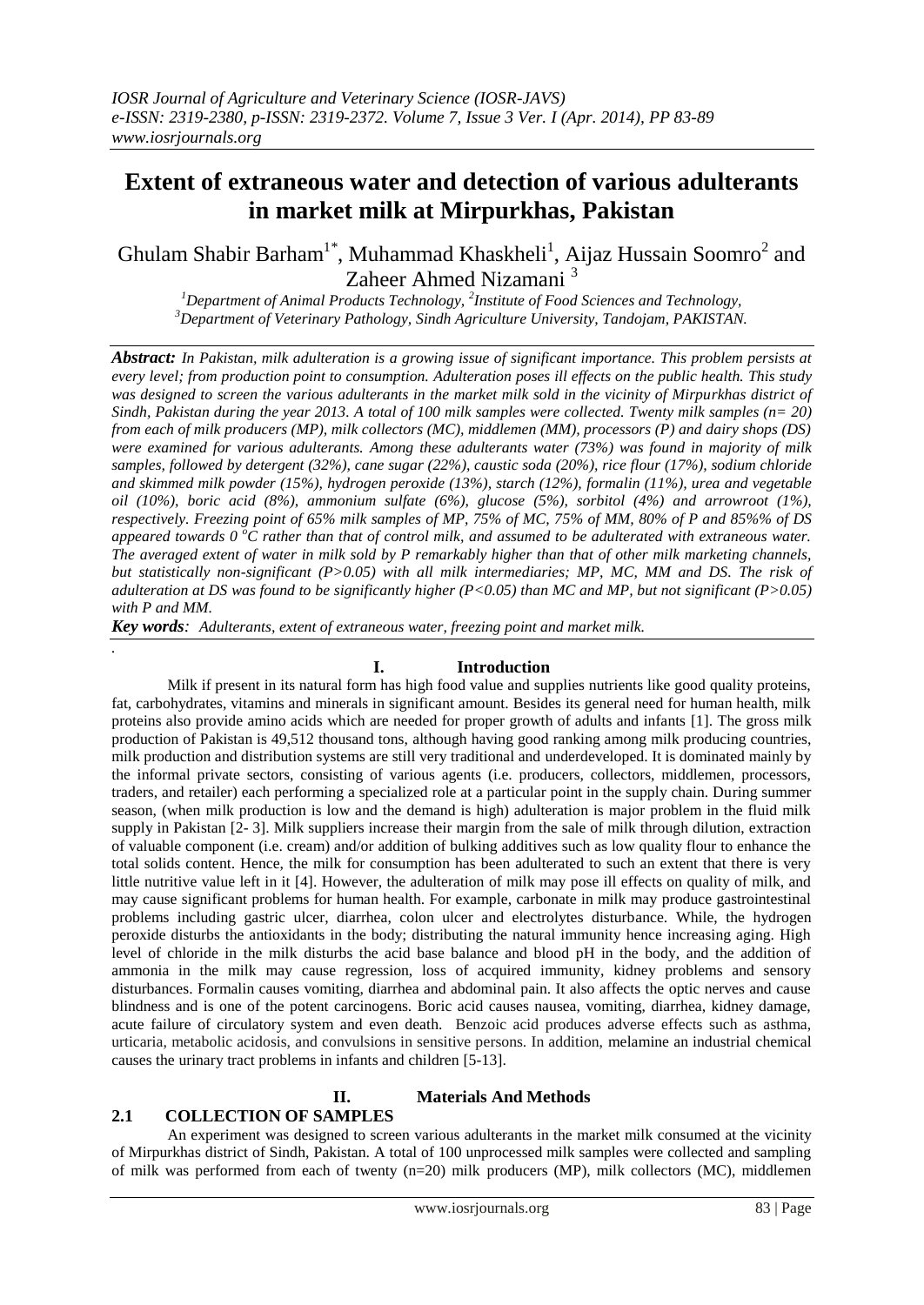(MM), processors (P) and dairy shops (DS). All the market milk samples were collected in sterilized labeled screw capped glass bottle, kept in icebox and immediately brought to the Dairy analytical laboratory of the Department of Animal Products Technology, Faculty of Animal Husbandry and Veterinary sciences, Sindh Agriculture University Tandojam, and stored at 4-8 °C till analysis.

#### **2.2 SCREENING OF VARIOUS ADULTERANTS**

All the milk samples were screened for the presence of different adulterants through commercially available milk adulteration testing kit and methods as reported by Khaskheli [14-15]. Presence and extent of extraneous water in milk samples was detected by depression of freezing point (through Cryoscope) and calculated by using following formula [16].

Freezing point base – observed freezing point

% water added =  $\sim 100$ 

Freezing point base

#### **III. Statistical Analysis**

The data obtained was subjected to analysis of variance (ANOVA) significant differences of the means were computed using least significant difference (LSD) through computerized statistical package i.e. Student Edition of Statistix (SXW), Version 8.1 (Copyright 2005, Analytical Software, USA).

## **IV. Result**

#### **4.1 Detection Of Various Adulterants In Milk Sold By Different Intermediaries**

Market milk samples randomly collected from different milk sale points at vicinity of Mirpurkhas district, viz. milk producers (MP), milk collectors (MC), middlemen (MM), processors (P) and dairy shops (DS), were examined for different adulterants. The water was the most common adulterant (73%) found to be in the majority of milk samples, followed by detergent (32%), cane sugar (22%), caustic soda (20%), rice flour (17%), sodium chloride and skimmed milk powder each (15%), hydrogen peroxide (13%), starch (12%), formalin (11%), urea and vegetable oil each (10%), boric acid (8%), ammonium sulfate (6%), glucose (5%), sorbitol (4%) and arrowroot (1%), salicylic acid and hypochlorite each (0%) from a total of 100 samples (Figure-1).



S.Acid = Salicylic acid, H.Chorite = Hypochlorite

# **Figure:1 Positive percent of various adulterants detected in market milk samples of Mirpurkhas, Pakistan.**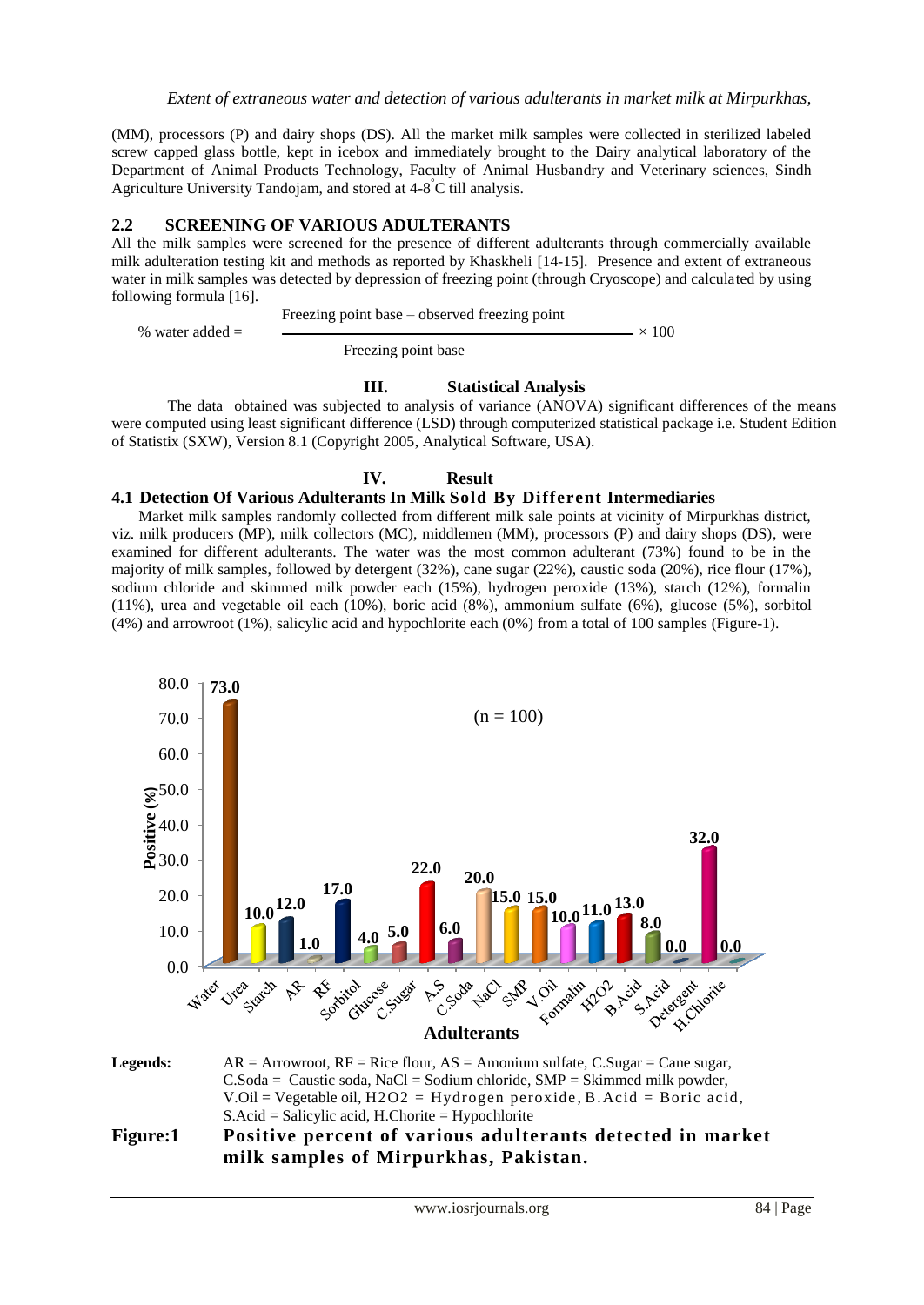# **4.2 FREEZING POINT OF MILK SOLD AT DIFFERENT INTERMEDIARIES**

The freezing point of control milk ranged between  $-0.561$  to  $-0.522$  °C and averaged as  $-0.540\pm0.003$ <sup>o</sup>C. While in case of milk sold by MP, the average freezing point varied between -0.534 to -0.441 and averaged -0.332  $\pm$ 0.07. Further, the freezing point of milk from MC was in a range between -0.561 and -0.195 °C with an average of -0.340  $\pm$ 0.03 °C, and it varied between -0.531 and -0.187 with mean of -0.421  $\pm$ 0.02 °C in milk of MM and in between -0.553 and -0.226 °C with an average of -0.415  $\pm$ 0.02 °C in milk of P. However, the freezing point of milk sold at DS varied between -0.538 to -0.197  $^{\circ}$ C and averaged -0.383  $\pm$ 0.2  $^{\circ}$ C. The least significant difference (LSD,  $0.05$ ) of mean test revealed no significant difference (P $> 0.05$ ) in average freezing point of milk sold by MP, MC, MM, P and DS, while control milk varied considerably (P<0.05) in average freezing point from the milk of all intermediaries (Table-1).

|                                | Freezing point of milk $(^{\circ}C)$ |                                 |                                  |                       |                   |                              | <b>Significance</b> |                                  |
|--------------------------------|--------------------------------------|---------------------------------|----------------------------------|-----------------------|-------------------|------------------------------|---------------------|----------------------------------|
| <b>Descriptive</b><br>measures | Control                              | <b>Milk</b><br><b>Producers</b> | <b>Milk</b><br><b>Collectors</b> | <b>Middlemen</b>      | <b>Processors</b> | <b>Dairy</b><br><b>Shops</b> | <b>P-value</b>      | <b>LSD</b><br>(0.05)<br>$\pm$ SE |
| <b>Minimum</b>                 | $-0.561$                             | $-0.534$                        | $-0.561$                         | $-0.531$              | $-0.553$          | $-0.538$                     |                     |                                  |
| <b>Maximum</b>                 | $-0.522$                             | $-0.441$                        | $-0.195$                         | $-0.187$              | $-0.226$          | $-0.197$                     | < 0.001             | 0.0964                           |
| Mean*                          | $-0.540b$                            | $-0.332$ <sup>a</sup>           | $-0.340$ <sup>a</sup>            | $-0.421$ <sup>a</sup> | $-0.415^{\rm a}$  | $-0.383$ <sup>a</sup>        |                     | $\pm$<br>0.0487                  |
| $SE_{\pm}$                     | 0.0027                               | 0.07                            | 0.03                             | 0.02                  | 0.02              | 0.02                         |                     |                                  |

**Table: 1 Freezing point of market milk sold by different intermediaries at Mirpurkhas.**

## **\*Means with different letters in same row varied significantly from one another.**

Moreover, 65% milk samples of MP, 75% of MC, 75% of MM, 80% of P and 85% of milk sold at DS did not show the similarity with freezing point of control milk  $(-0.522 \text{ to } 0.651^{\circ}\text{C})$  and assumed to be positive, adulterated with extraneous water, while 35, 25, 25, 20 and 15% samples were in range of freezing point of control milk samples and assumed to be negative, respectively (Figure-2).



Legends:  $C =$  Control, MP = Milk producers, MC = Milk collectors, MM = Middlemen,  $P =$  Processors and  $DS =$  Dairy shops.

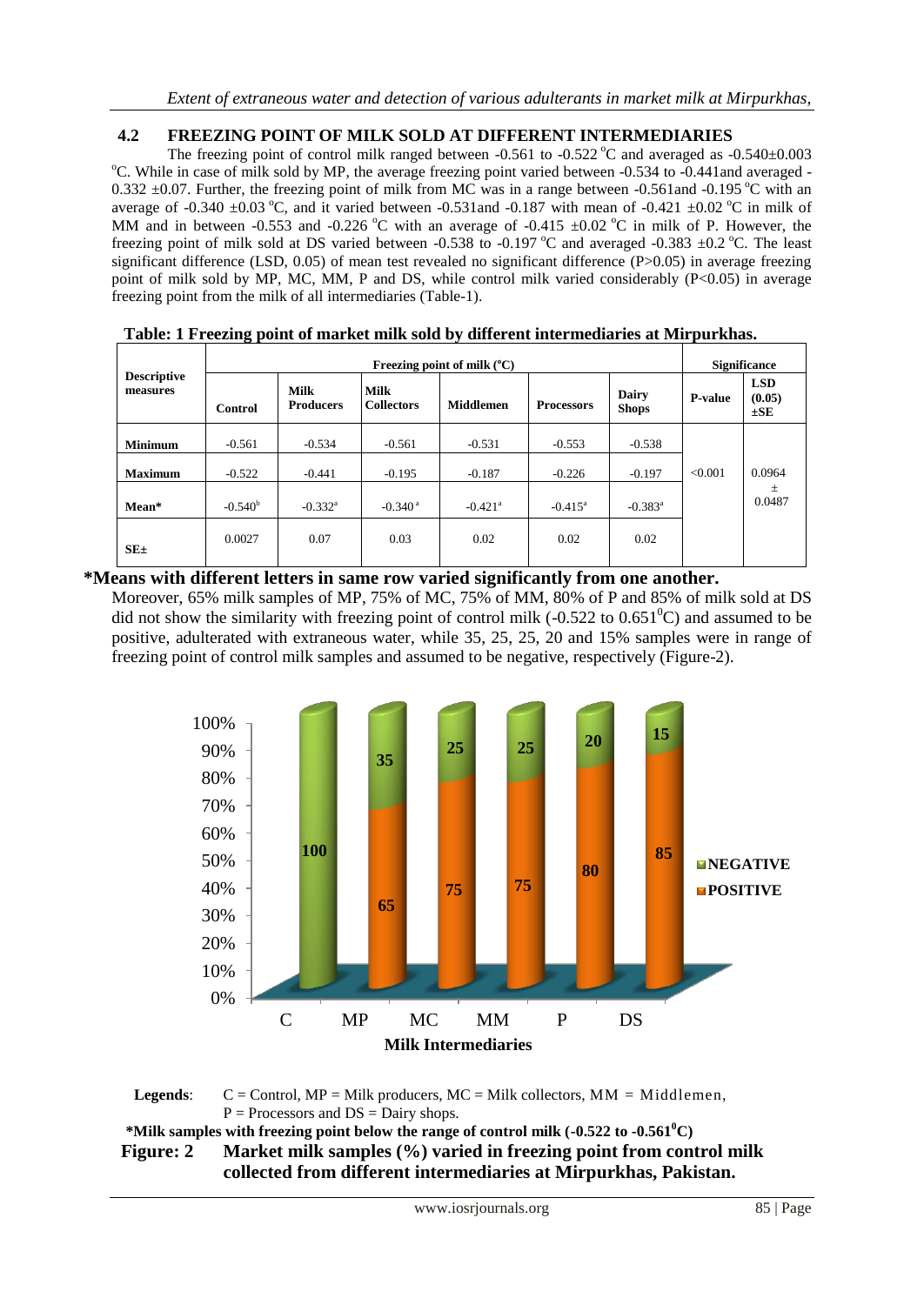## **4.3 Extent Of Extraneous Water In Milk Sold By Different Intermediaries**

Extent of extraneous water of milk sold by different milk marketing channels was detected from the depression of freezing point. The average water percent in milk of P  $(27.9\pm4.4\%)$  followed by milk of MC (26.1±4.9%), DS (23.3±3.9%) MM was (22.0±3.9%) and MP (17.94±3.7%). Statistical analysis (LSD, 0.05) showed no significant differences (P>0.05) among all milk intermediaries; MP, MC, MM, P and DS (Figure-3).



**Legends:**  $MP = Milk$  producers,  $MC = Milk$  collectors,  $MM = Middlemen$ ,  $P =$ Processors,  $DS = Dairy$  shops.

| LSD(0.05)  | 11.878 |
|------------|--------|
| $SE_{\pm}$ | 5.983  |

# **Figure: 3 Extent of extraneous water in market milk sold by different intermediaries at Mirpurkhas, Pakistan.**

#### **4.4 Extent Of Adulteration In Milk Sold By Different Intermediaries**

The extent of adulteration in milk sold by different milk marketing channels was calculated and it was noted that 4.21% adulteration done at DS, followed by MC (3.53%), MM (3.16%), P (2.47%) and MP (1.05%), respectively. Statistical analysis (ANOVA) showed that the extent of adulteration at DS, MM, MC and P was statistically non-significant (P>0.05) with each other, but ratio of adulteration at DS and MC was significantly higher  $(P<0.05)$  than that of MP (Figure-4).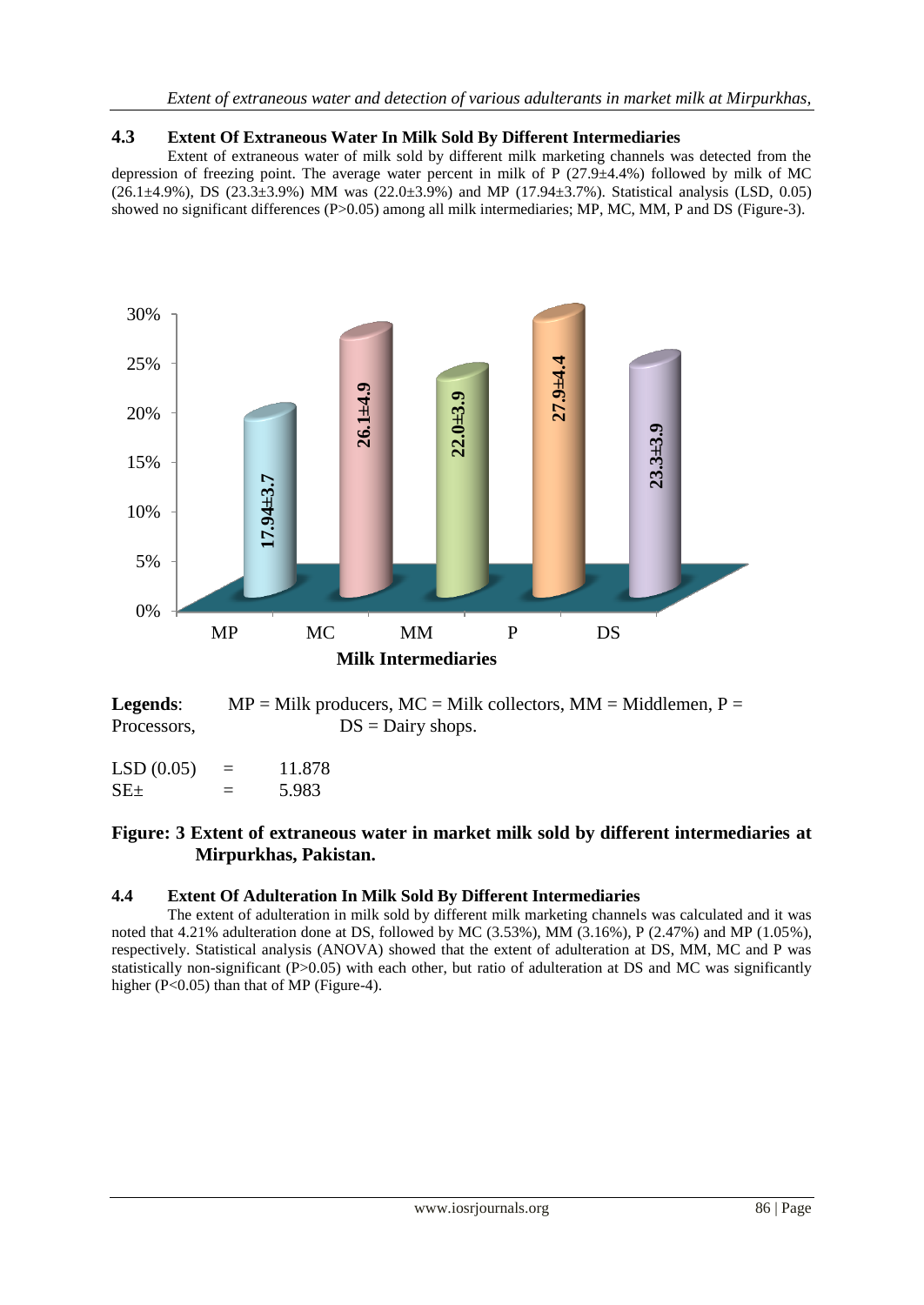

**Legends:**  $MP = Milk$  producers,  $MC = Milk$  collectors,  $MM = Middlemen$ ,  $P = Processors$  $DS =$ Dairy shops.  $LSD(0.05) = 2.168$  $SE_{\pm}$  = 1.091

### **Figure:4 Extent of adulteration in market milk sold by different**

**intermediaries at Mirpurkhas, Pakistan.**

#### **V. Discussion**

Milk adulteration, poor hygiene, lack of preservation technology, cooling facilities and sanitation conditions are the main causes of losses in quality of milk [5]. The milk supply is reduced in summer due to fall (55%) in milk production and increase in demand (60%) compared to winter when milk supply is ample. To cope with demand, water is admixed with whole milk to increase the volume of milk during summer season. It has been reported that milk adulteration is common in developing countries and that has direct influence on the quality characteristics of milk

The water was common adulterant found to be in majority of milk samples (73%) evaluated in present study. Similarly, it was reported that the water is the main adulterant which was frequently used for adulteration of milk in various countries of the world [17-20]. It has been noticed that addition of water to normal whole milk was assumed to increase the quantity of milk. Gawalas/dhodis tend to mix muddy water rather than clean tap water in order to increase density and keep milk thick, it is not only reduces the nutritional value of milk but contaminated water may also pose a health risk ([21-22] ). The proportion of samples adulterated with various adulterants varied in different studies. When water is added in milk, its foamy appearance diminishes, so to give milk a foamy appearance and to enhance its cosmetic nature artificially detergents are added [23-24]. Milk samples collected from various canteens of Faisalabad city hospitals were found to be positive with water, cane sugar, urea, formalin and starch [4]. It is of interest to note that the middlemen attempt to counter the dilution by adding cane sugar to extend the solids content of the milk or as additives for the purpose of masking the effect of dilution of water. 12% in summer, 10% in rainy and 2% in winter season milk samples were found to be adulterated with formaldehyde, sodium chloride with starch. Wheat flour, arrowroot and rice flour and starch are mostly added for increasing the solids not fat (SNF) content and viscosity of milk up to an accepted level of consumers. Caustic soda, sodium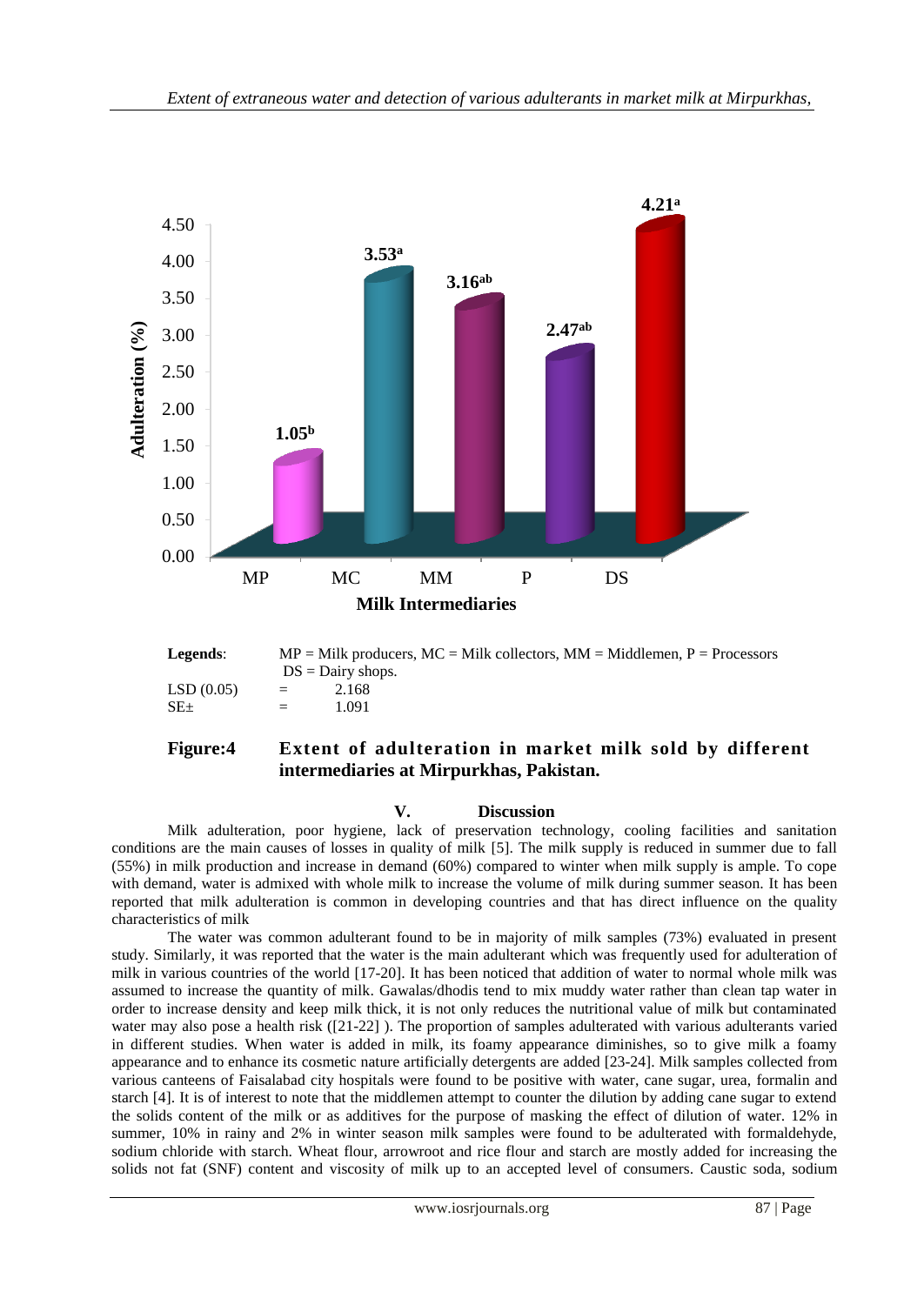carbonate and bicarbonate are also frequently used to neutralize the pH and acidity of milk by the milk traders in Pakistan. [25-29]. However, high amount of starch may cause diarrhea due to the effects of undigested starch in colon, and its accumulation in the body may pose a danger for diabetic patients [7]. In another study the milk samples were found contaminated with formaldehyde. The formalin is used as preservative of milk for increasing the shelf life but it not only decreases the nutritive value of milk but also is carcinogenic [21] and [29-30]. In the present study sodium chloride was found in 19% milk samples among total 100 milk samples examined. Similar adulterant was used for adulteration in Assam state of India and Brazil. Sodium chloride was added in milk to mask the high water content [31]. It has been reported that high level of sodium chloride in milk could affect the acid base balance in body and may develop regression loss of acquired immunity, kidney problems, speech and sensory disturbances [8]. Further, the findings of present study regarding milk samples adulterated with skimmed milk powder, glucose, ammonium sulfate hydrogen peroxide, formalin, boric acid, benzoic and salicylic acid are also supported by the findings of various researchers. They reported that milk samples were found positive for skimmed milk powder and glucose, which were used to increase the TS content of milk. Ammonium sulfate was used as an additive for the purpose of masking the effects of dilution of water in the milk. Hydrogen peroxide, formalin, benzoic acid, boric acid, benzoic and salicylic acid are used as chemical preservatives for milk. These are usually used to increase the shelf life of milk during summer season when environmental temperature is very high. This unethical activity is usually adopted by the milk traders to prevent the financial losses due to the spoilage of milk during its transportation and sale in various parts of the world [32-35]. In Pakistan and China, vegetable oil was added in milk by removing the true fat and cream from it to maintain the fat ratio by milk traders [36-37]. In India, 27% milk samples in winter and 12% in summer and 10% in rainy season were found to be adulterated with carbonates/bicarbonates [38].

The freezing point of milk samples collected from different intermediaries was significantly  $(P<0.05)$ varied from control milk samples. Addition of extraneous water in milk will have adverse effect on freezing point and nutritional quality. In the present study the mean extent of extraneous water found to be comparatively higher (P<0.05) in milk sold at DS, MC, P and MM than that of milk sold by MP. Similarly, average extent of extraneous water was found to be higher in market milk samples and the ratio of adulteration in milk was high in urban areas as compared to the rural areas. The percentage of extraneous water was found to be higher in milk samples collected from milk vendors than dairy farms [39-41]. For the fulfillment of the gap between demand and supply different milk marketing dealers adulterated the milk by adding water which is probably carried out during the handling of milk starting from milking till it reaches the consumer or end user. Milk dealers also add dirty ice to increase the shelf life of milk which is also one of the reasons of elevated level of extraneous water in milk samples. In Pakistan raw milk is distributed by a traditional system which involves middlemen called Gawalas. These milk dealers; middlemen and dairy shop keepers adulterate milk to maximize their profit. [3] and [36-38]. Therefore, it was observed that the percentage of adulteration at dairy shop (DS), milk collectors and middlemen was significantly (P<0.05) higher than that of processors and milk producers, respectively.

#### **VI. Conclusions**

Accumulating evidence has shown that, on the basis of freezing point temperature of control milk majority of milk samples from different intermediaries were found adulterated with extraneous water. The water was the most common adulterant found in majority of market milk samples followed by detergent, cane sugar, starch, rice flour, formalin, sodium chloride, skimmed milk powder, urea, hydrogen peroxide, ammonium sulfate, vegetable oil, boric acid, caustic soda, glucose, arrowroot, hypochlorite, salicylic acid and sorbitol sold at the vicinity of Hyderabad district of Sindh, Pakistan. The extent of extraneous water and risk of adulteration at dairy shops (DS), milk collectors (MC) and middlemen (MM) was significantly  $(P<0.05)$  found to be higher as compared to processors (P) and milk producers (MP).

#### **Acknowledgement**

We are very grateful to Higher Education Commission (HEC), Islamabad, Pakistan for awarding me Indigenous 5000 PhD fellowship. This portion of PhD research work on **Detection and extent of extraneous water and adulteration in milk consumed at Hyderabad, Pakistan is fully supported by Higher Education** Commission (HEC) Islamabad, Pakistan.

#### **References**

- [1] Neumann, C.G., D.M. Harris and L.M. Rogers. Contribution of animal source foods in improving diet quality and function in children in the developing world. *Nutrition Research, (22),* 2002, 193-220.
- [2] Farooq, O. Agriculture. In: Pakistan economic survey, 2012-2013. *Economic Advisers Wing, Finance Division, Government of Pakistan, Islamabad.*
- [3] Zia, U. (2006). Analysis of milk marketing chain, Pakistan. FAO. *Food Laws Manual*. 2006.
- [4] Lateef, M., A. Faraz, M.I. Mustafa, P. Akhtar, and M.K. Bashir. Detection of adulterants and chemical composition of milk supplied to canteens of various hospitals in Faisalabad city. *Pakistan Journal of Nutrition*, *(9),* 2009, 139-142.